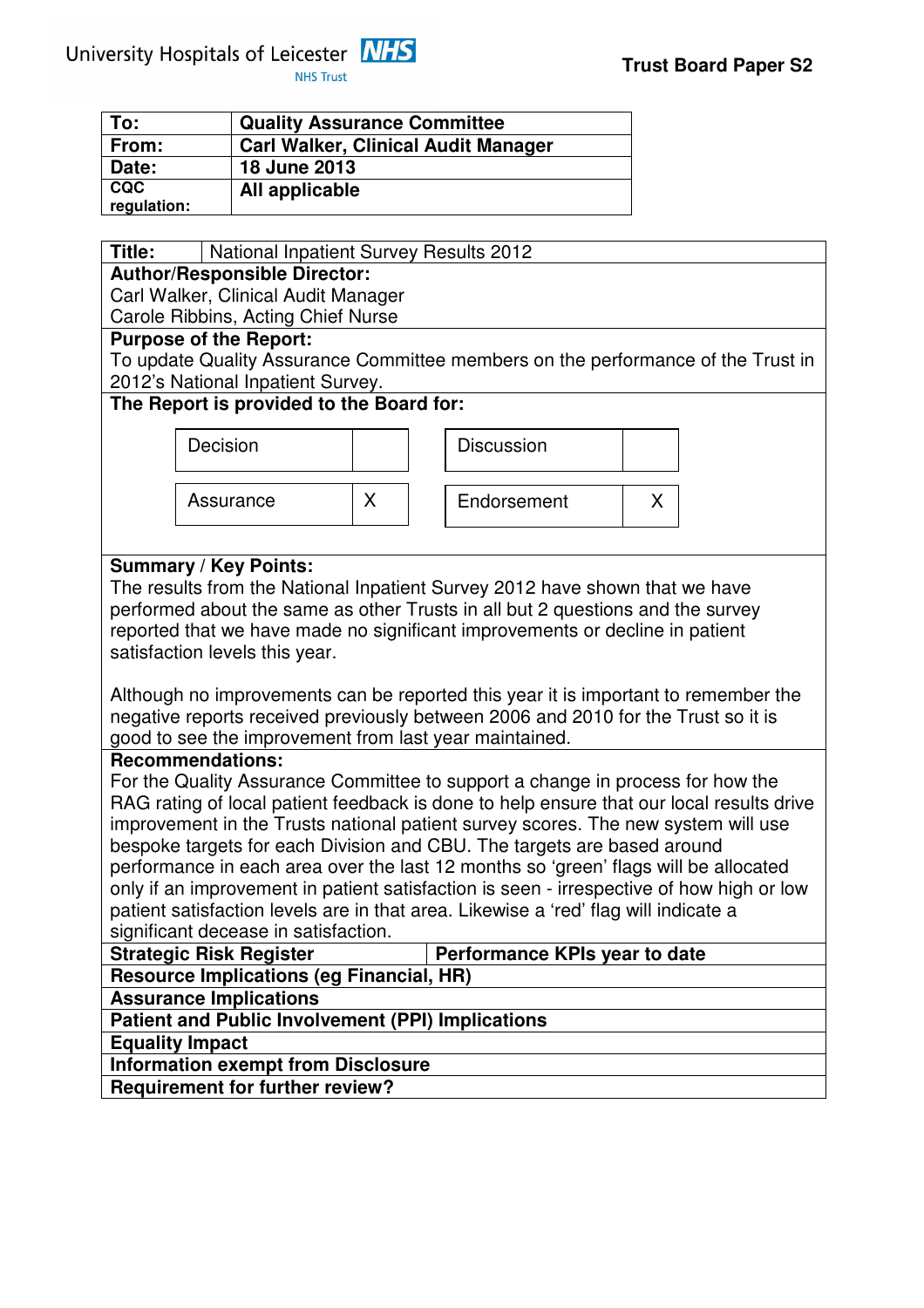# **University Hospitals of Leicester NHS Trust**

**Report To:** Quality Assurance Committee

**Date:** 18 June 2013

**From:** Carl Walker, Clinical Audit Manager

**Title:** National Inpatient Survey Results 2012

## **1. Background**

The first adult inpatient survey was carried out in 2003 and has been carried out annually since. UHL has participated in all the surveys to date. This year's Inpatient Survey was undertaken at the end of 2012 by the Care Quality Commission (CQC). The national results have now been published and they are available in the public domain to view on the CQC website.

This report is to highlight UHL's results and identify improvements made and areas of decline.

### **2. Methods**

The survey is a retrospective postal questionnaire which is sent to a sample of 850 inpatients that were treated in the Trust during August 2012. The survey was carried out in-house by the Clinical Audit team and was sent out to the selected patients in October and then followed up with two reminders for non-responders. A total of 465 completed surveys were returned (valid return rate of 57%). This return rate was marginally down on the previous year's survey (2011 58%).

## **3. Results**

## **3.1 UHL Performance Against Other Trusts**

The results for the Trusts were fed back by the CQC using the same classification system as last year. Each Trust has been assigned for each question a RAG performance rating based around satisfaction levels when compared to other Trusts:

 $Red = worse than other Trusts$ Amber = about the same as other Trusts Green = better compared to other Trusts

The CQC report titled 'Redesign of the benchmark reports' accompanied release of the 2011 results and states the following about the new scheme:

The red, green and orange sections in the chart display the expected range for a score for a Trust. This is the range within which we would expect a particular Trust to score if it performed about the same as most other Trusts in the survey. The range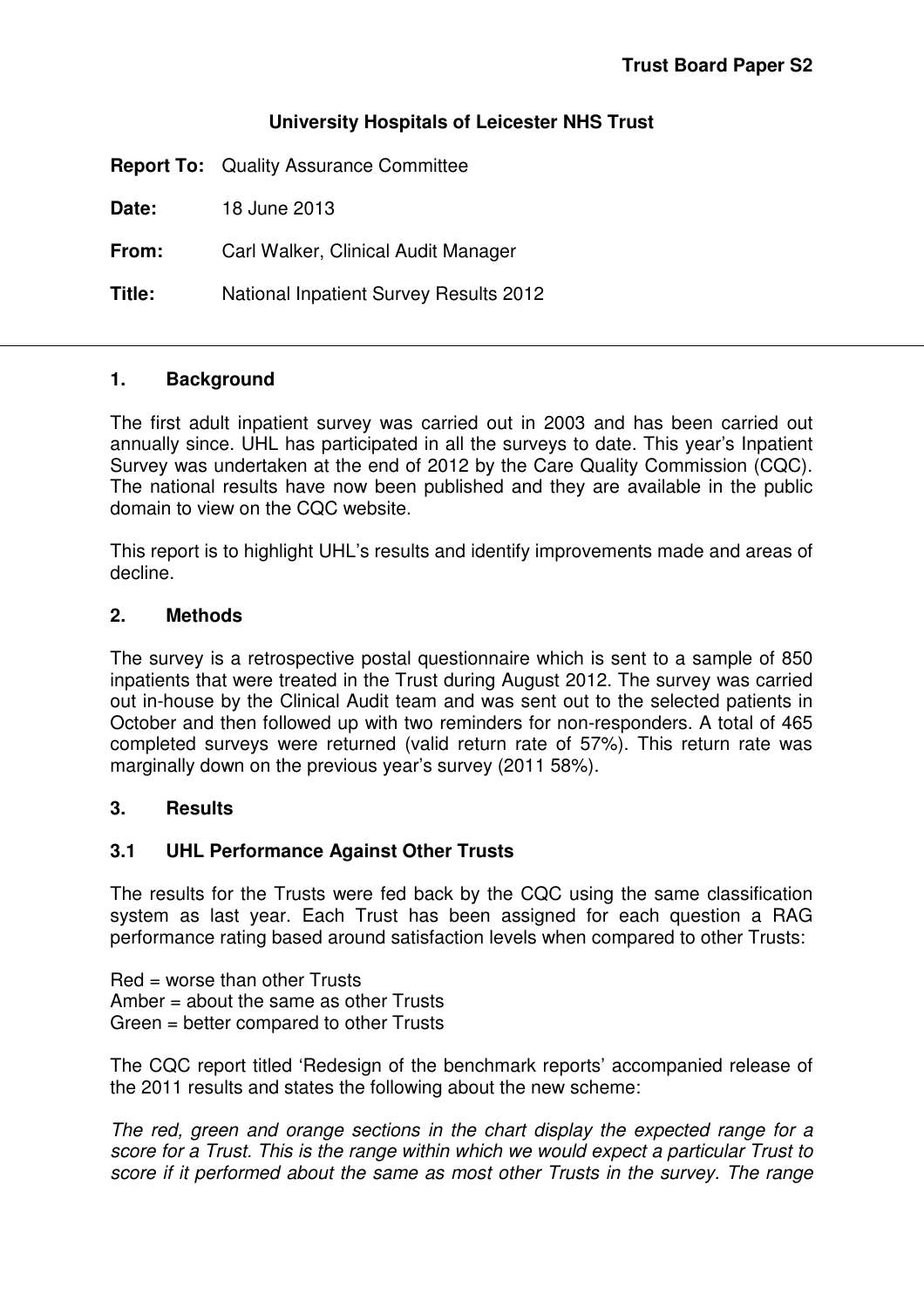takes into account the number of respondents from each Trust as well as the scores for all other Trusts, and allows us to identify which scores we can confidently say are 'better' or 'worse' than the majority of other Trusts

The full details around the Trust's performance in terms of red/amber/green is detailed in Appendix 1. In summary:

- For 58 out of 60 questions UHL are rated as amber.
- For two questions (16. Were you ever bothered by noise at night from hospital staff? and 49. Did you feel you were involved in decisions about your discharge from hospital?) UHL were rated as red.
- There were no questions that UHL was rated as green.
- The questions are also grouped into sections in which UHL were rated as amber in all 10 sections.

All questions remain around the same level of satisfaction as last year (no statistically significant changes in the satisfaction score - all within 1 point of last year's score except Q70. While in hospital did you see or were you given, any information explaining how to complain about the care you received?).

Although no improvements can be reported this year it is important remember the negative reports received previously between 2006 and 2010 (shown in the chart below) so it is good to see the improvement last year maintained.



# **4. Conclusions**

The results from the National Inpatient Survey 2012 have shown that UHL has performed about the same as other Trusts in all but 2 questions and have made no significant improvements or decline in patient satisfaction levels.

The results of this survey have been fed into our own more in-depth patient feedback programme and associated action plans.

In order to ensure that our local results drive improvement in national patient survey scores – it has been recommended by the Nursing Executive Team (subject to approval of the Quality Assurance Committee) that bespoke targets for each Division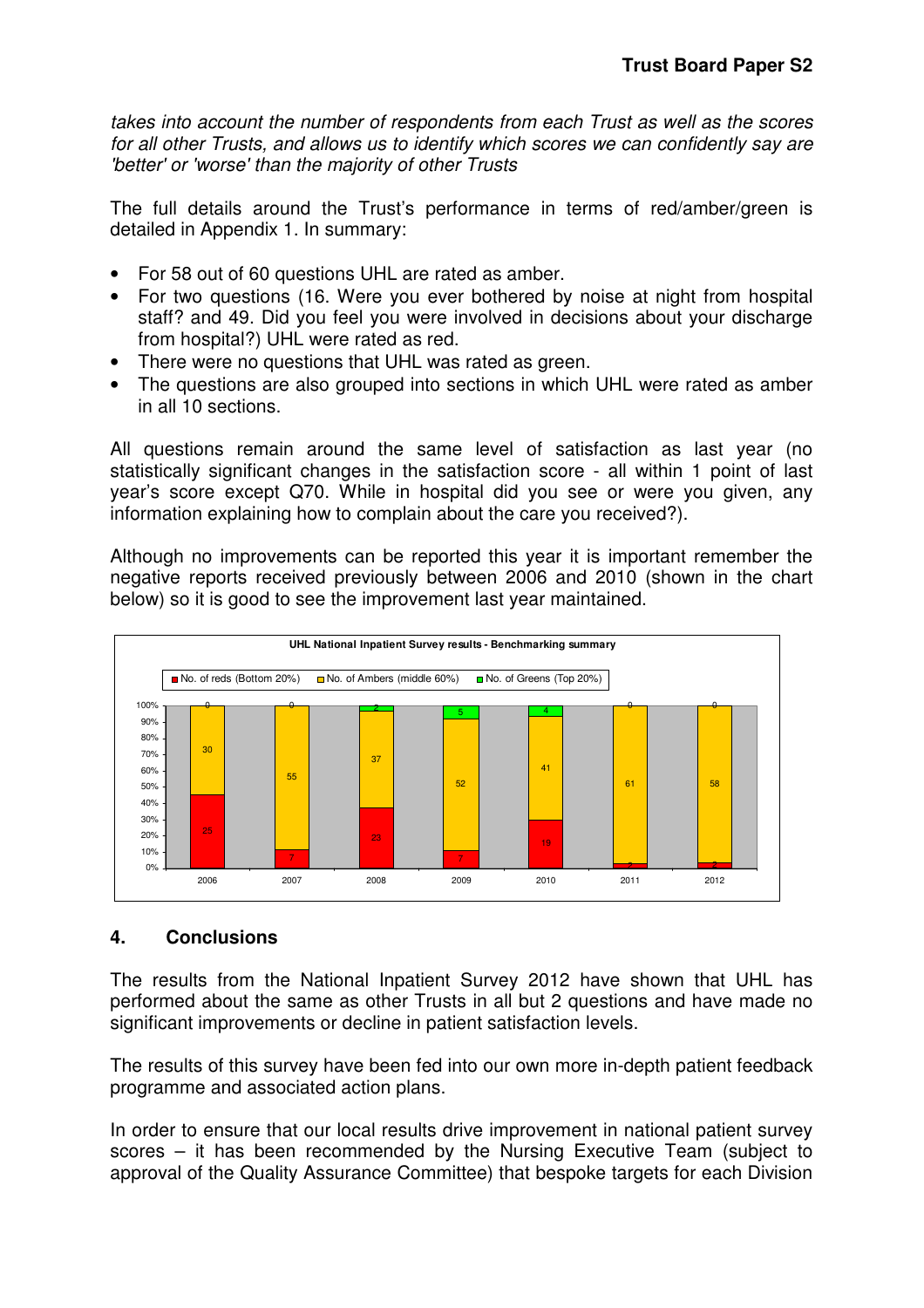and CBU are set and implemented. The targets are based around performance in each area over the last 12 months (as opposed to the current model where generic targets have been set) so 'green' flags will be allocated only if an improvement in patient satisfaction is seen - irrespective of how high or low patient satisfaction levels are in that area. Likewise a 'red' flag will indicate a significant decease in satisfaction. The pure nature of this model will produce more amber results as the majority of results will fall into this category but it is envisaged that this approach of RAG rating will give the local results dashboards a more accurate overview of real improvement or decline in patient satisfaction.

# **5. Recommendations**

Quality Assurance Committee members are asked to:

- Receive this report for information.
- Agree that bespoke targets be set for each Division and CBU.

**Carl Walker Clinical Audit Manager 10 June 2013**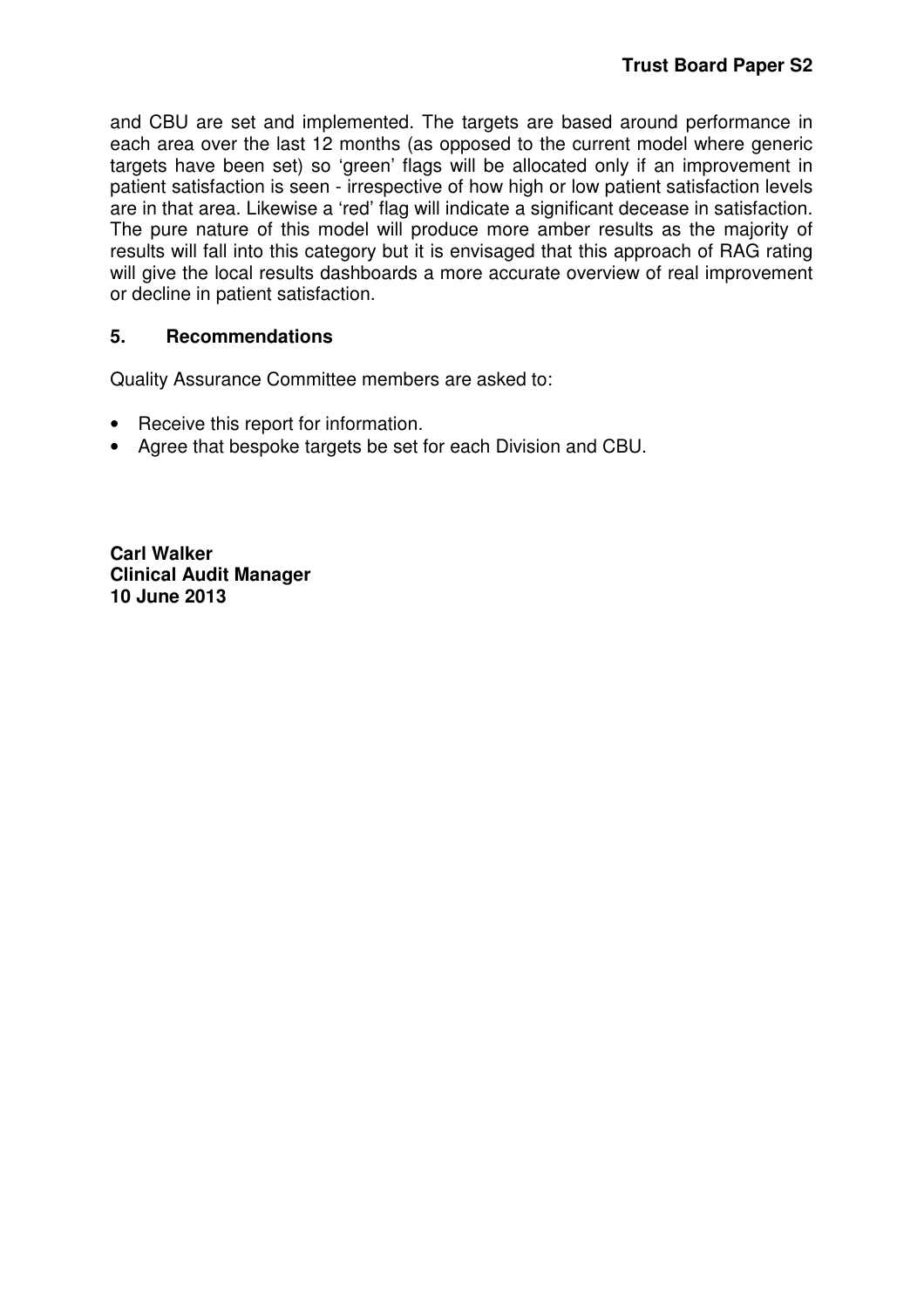### **Appendix 1 NHS Adult Inpatient Survey - Comparison of UHL Scores for all previous and current surveys**

#### **Key**

| <b>Bottom 20% Trusts (red)</b> | $NQ = New question$                     |
|--------------------------------|-----------------------------------------|
| Middle 60% Trusts (amber)      | <sup>*</sup> 1 Response options changed |
| Upper 20% Trusts (green)       |                                         |

**NA = Question not asked**

\* Please note a score of 10 equates to 'the best possible' patient care and a score of 0 equates to 'worst' possible care.

|                                                                                 |           |                       | <b>UHL</b>   | <b>UHL</b>   | <b>UHL</b>      | <b>UHL</b>   | <b>UHL</b>          |           |                     |         |                  | Red            | Green           |
|---------------------------------------------------------------------------------|-----------|-----------------------|--------------|--------------|-----------------|--------------|---------------------|-----------|---------------------|---------|------------------|----------------|-----------------|
|                                                                                 |           | UHL Score   UHL Score | <b>Score</b> | <b>Score</b> | <b>Score</b>    | <b>Score</b> | <b>Score</b>        |           | UHL Score UHL Score | Red     | Change           | threshold      | threshold       |
| <b>Question</b>                                                                 | 2003      | 2005                  | 2006         | 2007         | 2008            | 2009         | 2010                | 2011      | 2012                | Rating? | YoY              | score          | score           |
| No of respondents                                                               | 523 (61%) | 561 (66%)             | 510 (60%)    | 462 (54%     | 449 (54%)       | 399 (47%)    | 390 (48%) 492 (58%) |           | 465 (57%)           |         |                  |                |                 |
| The Emergency Department                                                        |           |                       |              |              |                 |              |                     | 7.9       | 8.3                 |         | 0.4              |                |                 |
| 3. While you were in the Emergency Department, how much information             |           |                       |              |              |                 |              |                     |           |                     |         |                  |                |                 |
| about your condition or treatment was given to you?                             | <b>NA</b> | 83                    | 74           | 79           | 81              | 79           | 82                  | 8.6       | 8.2                 | Amber   | $-0.4$           | 7.1            | 9.6             |
| 4. Were you given enough privacy when being examined or treated in the          |           |                       |              |              |                 |              |                     |           |                     |         |                  |                |                 |
| <b>Emergency Department?</b>                                                    | <b>NA</b> | 87                    | 83           | 84           | 82              | 85           | 88                  | 8.7       | 8.5                 | Amber   | $-0.2$           | 7.2            | 9.7             |
| <b>Waiting List &amp; Planned Admission Patients</b>                            |           |                       |              |              |                 |              |                     | 6.7       | 9.1                 |         | 2.4              |                |                 |
| 6. How do you feel about the length of time you were on the waiting list        |           |                       |              |              |                 |              |                     |           |                     |         |                  |                |                 |
| before your admission to hospital?                                              | 77        | 78                    | 80           | 76           | 86              | 88           | 83                  | 8.4       | 8.2                 | Amber   | $-0.2$           | 6.8            | 9.8             |
| 7. Was your admission date changed by the hospital?                             | 90        | 92                    | 91           | 91           | 90              | 93           | 92                  | 9.2       | 9.3                 | Amber   | $\overline{0.1}$ | 8.2            | 9.9             |
| 8. Had the hospital specialist been given all necessary information about       |           |                       |              |              |                 |              |                     |           |                     |         |                  |                |                 |
| your condition/illness from the person who referred you?                        | <b>NA</b> | <b>NA</b>             | <b>NA</b>    | <b>NA</b>    | <b>NA</b>       | <b>NA</b>    | <b>NA</b>           | <b>NA</b> | 9.8                 | Amber   | <b>NA</b>        | 8.7            | 10              |
| Waiting to get to a bed on a ward                                               |           |                       |              |              |                 |              |                     | 8.1       | 7.9                 |         | $-0.2$           |                |                 |
| 9. From the time you arrived at the hospital, did you feel that you had to wait |           |                       |              |              |                 |              |                     |           |                     |         |                  |                |                 |
| a long time to get to a bed on a ward?                                          | 75        | 82                    | 80           | 82           | 79              | 83           | 80                  | 8.1       | 7.9                 | Amber   | $-0.2$           | 6.1            | 9.6             |
| The hospital and Ward                                                           |           |                       |              |              |                 |              |                     | 8.1       | 8.1                 |         | $\Omega$         |                |                 |
|                                                                                 |           |                       |              |              |                 |              |                     |           |                     |         |                  |                |                 |
| 11. When you were first admitted to a bed on a ward, did you share a            |           |                       |              |              |                 |              |                     |           |                     |         |                  |                |                 |
| sleeping area, for example a room or bay, with patients of the opposite sex?    | <b>NA</b> | 70                    | 66           | 69           | 77              | 83           | 86                  | 8.7       | 8.8                 | Amber   | 0.1              | 7.4            | 9.9             |
| 14. While staying in hospital, did you ever use the same bathroom or            |           |                       |              |              |                 |              |                     |           |                     |         |                  |                |                 |
| shower area as patients of the opposite sex?                                    | <b>NA</b> | <b>NA</b>             | 68           | 73           | 71              | 76           | 81                  | 8.7       | 8.6                 | Amber   | $-0.1$           | 6.2            | 9.8             |
| 15. Were you ever bothered by noise at night from other patients?               | <b>NA</b> | 65                    | 64           | 61           | 65              | 62           | 59                  | 6.3       | 6.3                 | Amber   | $\Omega$         | 4.8            | 8.4             |
| 16. Were you ever bothered by noise at night from hospital staff?               | <b>NA</b> | 81                    | 80           | 79           | $\overline{82}$ | 73           | $\overline{72}$     | 7.8       | 7.4                 | Red     | $-0.4$           | $\overline{7}$ | 9.2             |
| 17. In your opinion, how clean was the hospital room or ward that you were      |           |                       |              |              |                 |              |                     |           |                     |         |                  |                |                 |
| in?                                                                             | 79        | 82                    | 77           | 82           | 85              | 88           | 89                  | 8.7       | 8.8                 | Amber   | 0.1              | 8.1            | 9.6             |
|                                                                                 |           |                       |              |              |                 |              |                     |           |                     |         |                  |                |                 |
| 18. How clean were the toilets and bathrooms that you used in hospital?         | <b>NA</b> | 76                    | 73           | 79           | 83              | 85           | 84                  | 8.3       | 8.4                 | Amber   | 0.1              | 7.5            | 9.5             |
| 19. Did you feel threatened during your stay in hospital by other patients or   |           |                       |              |              |                 |              |                     |           |                     |         |                  |                |                 |
| visitors?                                                                       | <b>NA</b> | <b>NA</b>             | <b>NA</b>    | 96           | 96              | 97           | 97                  | 9.7       | 9.8                 | Amber   | 0.1              | 9.3            | 10              |
| 20. Were hand-wash gels available for patients and visitors to use?             | <b>NA</b> | <b>NA</b>             | <b>NA</b>    | <b>NA</b>    | <b>NA</b>       | 98           | 96                  | 9.7       | 9.7                 | Amber   | $\mathbf 0$      | 8.8            | $\overline{10}$ |
| 21. How would you rate the hospital food?                                       | 49        | 50                    | 47           | 49           | 52              | 53           | 52                  | 5.7       | 5.4                 | Amber   | $-0.3$           | 3.8            | 7.9             |
| 22. Were you offered a choice of food?                                          | <b>NA</b> | <b>NA</b>             | 81           | 80           | 79              | 85           | 84                  | 8.8       | 8.7                 | Amber   | $-0.1$           | 7.5            | 9.6             |
| 23. Did you get enough help from staff to eat your meals?                       | <b>NA</b> | 68                    | 63           | 73           | 71              | 77           | 70                  | 7.0       | $\overline{7}$      | Amber   | $\mathbf 0$      | 5.6            | 9.5             |
| <b>Doctors</b>                                                                  |           |                       |              |              |                 |              |                     | 8.4       | 8.3                 |         | $-0.1$           |                |                 |
| 24. When you had important questions to ask a doctor, did you get answers       |           |                       |              |              |                 |              |                     |           |                     |         |                  |                |                 |
| that you could understand?                                                      | 81        | 82                    | 78           | 78           | 80              | 81           | 79                  | 7.8       | 8 <sup>°</sup>      | Amber   | 0.2              | 7.4            | 9.3             |
| 25. Did you have confidence and trust in the doctors treating you?              | 88        | 90                    | 88           | 87           | 87              | 88           | 90                  | 8.9       | 8.6                 | Amber   | $-0.3$           | 8.3            | 9.7             |
| 26 Did doctors talk in front of you as if you weren't there?                    | 81        | 83                    | 79           | 81           | 81              | 82           | 80                  | 8.3       | 8.4                 | Amber   | 0.1              | 7.7            | 9.4             |
| <b>Nurses</b>                                                                   |           |                       |              |              |                 |              |                     | 8.2       | 8.1                 |         | $-0.1$           |                |                 |
| 27. When you had important questions to ask a nurse, did you get answers        |           |                       |              |              |                 |              |                     |           |                     |         |                  |                |                 |
| that you could understand?                                                      | 79        | 79                    | 76           | 77           | 78              | 80           | 80                  | 8         | 7.9                 | Amber   | $-0.1$           | 7.2            | 9.3             |
| 28. Did you have confidence and trust in the nurses treating you?               | 84        | 83                    | 80           | 84           | 83              | 85           | 83                  | 8.5       | 8.4                 | Amber   | $-0.1$           | 7.6            | 9.5             |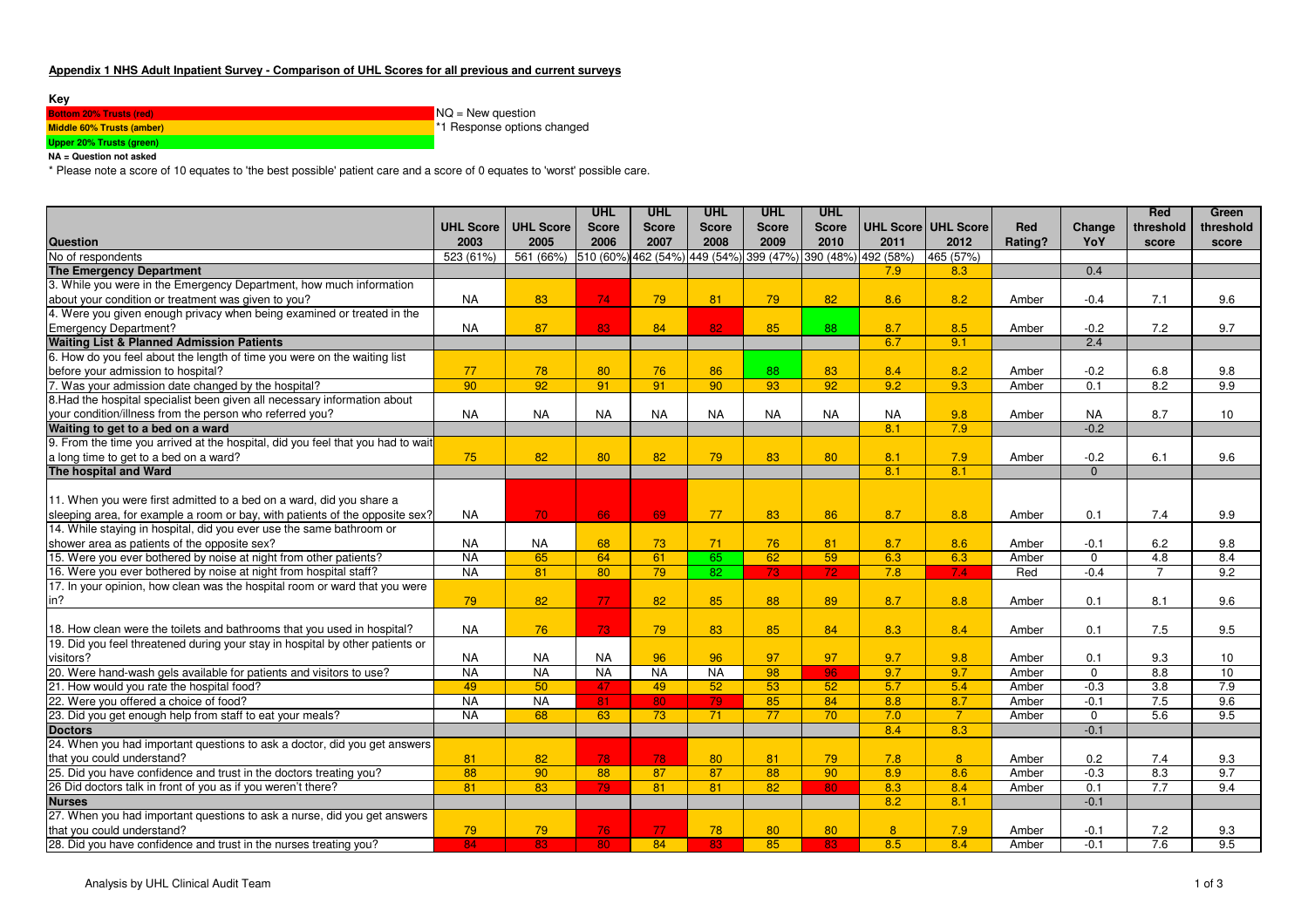### **Appendix 1 NHS Adult Inpatient Survey - Comparison of UHL Scores for all previous and current surveys**

#### **Key**

| <b>Bottom 20% Trusts (red)</b>   | $NQ = New question$         |
|----------------------------------|-----------------------------|
| <b>Middle 60% Trusts (amber)</b> | *1 Response options changed |
| Upper 20% Trusts (green)         |                             |

**NA = Question not asked**

\* Please note a score of 10 equates to 'the best possible' patient care and a score of 0 equates to 'worst' possible care.

|                                                                               |                  |                  | <b>UHL</b>   | <b>UHL</b>   | <b>UHL</b>   | <b>UHL</b>   | <b>UHL</b>   |                |                     |         |                  | Red            | Green     |
|-------------------------------------------------------------------------------|------------------|------------------|--------------|--------------|--------------|--------------|--------------|----------------|---------------------|---------|------------------|----------------|-----------|
|                                                                               | <b>UHL Score</b> | <b>UHL Score</b> | <b>Score</b> | <b>Score</b> | <b>Score</b> | <b>Score</b> | <b>Score</b> |                | UHL Score UHL Score | Red     | Change           | threshold      | threshold |
| <b>Question</b>                                                               | 2003             | 2005             | 2006         | 2007         | 2008         | 2009         | 2010         | 2011           | 2012                | Rating? | YoY              | score          | score     |
| 29. Did nurses talk in front of you as if you weren't there?                  | 84               | 87               | 83           | 85           | 85           | 86           | 81           | 8.7            | 8.6                 | Amber   | $-0.1$           | 7.8            | 9.7       |
| 30. In your opinion, were there enough nurses on duty to care for you in      |                  |                  |              |              |              |              |              |                |                     |         |                  |                |           |
| hospital?                                                                     | 75               | 72               | 68           | 71           | 74           | 72           | 72           | 7.3            | 7.5                 | Amber   | 0.2              | 6.3            | 9.3       |
| <b>Care and Treatment</b>                                                     |                  |                  |              |              |              |              |              | 7.3            | 7.4                 |         | 0.1              |                |           |
| 31. Sometimes in a hospital, a member of staff will say one thing and         |                  |                  |              |              |              |              |              |                |                     |         |                  |                |           |
| another will say something quite different. Did this happen to you?           | 79               | 78               | 73           | 80           | 81           | 74           | 76           | 7.7            | 7.9                 | Amber   | 0.2              | 7.4            | 9.4       |
| 32. Were you involved as much as you wanted to be in decisions about          |                  |                  |              |              |              |              |              |                |                     |         |                  |                |           |
| vour care and treatment?                                                      | 69               | 68               | 67           | 67           | 67           | 70           | 68           | 7.2            | 7.2                 | Amber   | $\mathbf 0$      | 6.3            | 8.7       |
| 33. How much information about your condition or treatment was given to       |                  |                  |              |              |              |              |              |                |                     |         |                  |                |           |
| you?                                                                          | 75               | 80               | 73           | 80           | 77           | 77           | 77           | 7.8            | 7.7                 | Amber   | $-0.1$           | $\overline{7}$ | 9.4       |
| 34. Did you find someone on the hospital staff to talk to about your worries  |                  |                  |              |              |              |              |              |                |                     |         |                  |                |           |
| and fears?                                                                    | <b>NA</b>        | 58               | 57           | 56           | 55           | 56           | 60           | 5.6            | 5.6                 | Amber   | 0                | 4.2            | 7.8       |
| 35 Do you feel you got enough emotional support from hospital staff during    |                  |                  |              |              |              |              |              |                |                     |         |                  |                |           |
| your                                                                          |                  |                  |              |              |              |              |              |                |                     |         |                  |                |           |
| stay?                                                                         | <b>NA</b>        | <b>NA</b>        | <b>NA</b>    | <b>NA</b>    | <b>NA</b>    | <b>NA</b>    | <b>NA</b>    | $\overline{7}$ | 6.9                 | Amber   | $-0.1$           | 5.7            | 8.8       |
| 36. Were you given enough privacy when discussing your condition or           |                  |                  |              |              |              |              |              |                |                     |         |                  |                |           |
| treatment?                                                                    | 91               | 81               | 78           | 81           | 80           | 80           | 83           | 8.1            | 8.3                 | Amber   | 0.2              | 7.8            | 9.3       |
| 37. Were you given enough privacy when being examined or treated?             | <b>NA</b>        | 92               | 92           | 93           | 91           | 93           | 94           | 9.3            | 9.4                 | Amber   | 0.1              | 9.1            | 9.8       |
| 39. Do you think the hospital staff did everything they could to help control |                  |                  |              |              |              |              |              |                |                     |         |                  |                |           |
| your pain?                                                                    | 83               | 81               | 79           | 82           | 79           | 80           | 80           | 8.1            | 7.8                 | Amber   | $-0.3$           | 7.5            | 9.4       |
| 40. How many minutes after you used the call button did it usually take       |                  |                  |              |              |              |              |              |                |                     |         |                  |                |           |
| before you got the help you needed?                                           | 62               | 62               | 57           | 63           | 62           | 61           | 58           | 6 <sup>°</sup> | 5.8                 | Amber   | $-0.2$           | 5.1            | 7.4       |
| <b>Operations and procedures</b>                                              |                  |                  |              |              |              |              |              | 8.3            | 8.1                 |         | $-0.2$           |                |           |
| 42. Beforehand, did a member of staff explain the risks and benefits of the   |                  |                  |              |              |              |              |              |                |                     |         |                  |                |           |
| operation or procedure in a way you could understand?                         | <b>NA</b>        | 88               | 89           | 88           | 89           | 90           | 90           | 9.1            | 8.8                 | Amber   | $-0.3$           | 8.2            | 9.5       |
| 43. Beforehand, did a member of staff explain what would be done during       |                  |                  |              |              |              |              |              |                |                     |         |                  |                |           |
| the operation or procedure?                                                   | <b>NA</b>        | 84               | 85           | 86           | 83           | 83           | 84           | 8.5            | 8.2                 | Amber   | $-0.3$           | 7.7            | 9.4       |
| 44. Beforehand, did a member of staff answer your questions about the         |                  |                  |              |              |              |              |              |                |                     |         |                  |                |           |
| operation or procedure in a way you could understand?                         | <b>NA</b>        | 86               | 85           | 85           | 86           | 85           | 88           | 8.6            | 8.4                 | Amber   | $-0.2$           | 8.1            | 9.6       |
| 45. Beforehand, were you told how you could expect to feel after you had      |                  |                  |              |              |              |              |              |                |                     |         |                  |                |           |
| the operation or procedure?                                                   | <b>NA</b>        | 64               | 68           | 68           | 71           | 74           | 70           | 7.3            | 6.8                 | Amber   | $-0.5$           | 6              | 8.3       |
| 47. Before the operation or procedure, did the anaesthetist or another        |                  |                  |              |              |              |              |              |                |                     |         |                  |                |           |
| member of staff explain how he or she would put you to sleep or control       |                  |                  |              |              |              |              |              |                |                     |         |                  |                |           |
| your pain in a way you could understand?                                      | <b>NA</b>        | 91               | 88           | 89           | 90           | 92           | 91           | 9              | 8.9                 | Amber   | $-0.1$           | 8.3            | 9.6       |
| 48. After the operation or procedure, did a member of staff explain how the   |                  |                  |              |              |              |              |              |                |                     |         |                  |                |           |
| operation or procedure had gone in a way you could understand?                | <b>NA</b>        | 73               | 75           | 77           | 78           | 75           | 79           | 7.6            | 7.6                 | Amber   | $\mathbf 0$      | 6.8            | 8.7       |
| <b>Leaving hospital</b>                                                       |                  |                  |              |              |              |              |              | 6.8            | 7.1                 |         | 0.3              |                |           |
| 49. Did you feel you were involved in decisions about your discharge from     |                  |                  |              |              |              |              |              |                |                     |         |                  |                |           |
| hospital?                                                                     | <b>NA</b>        | <b>NA</b>        | <b>NA</b>    | 68           | 65           | 66           | 68           | 6.8            | 6.2                 | Red     | $-0.6$           | 5.8            | 8.3       |
| 50. Were you given enough notice about when you were going to be              |                  |                  |              |              |              |              |              |                |                     |         |                  |                |           |
| discharged?                                                                   | <b>NA</b>        | <b>NA</b>        | <b>NA</b>    | <b>NA</b>    | <b>NA</b>    | <b>NA</b>    | <b>NA</b>    | <b>NA</b>      | $\overline{7}$      | Amber   | <b>NA</b>        | 6.3            | 9.1       |
| 52. What was the main reason for the delay?                                   | <b>NA</b>        | <b>NA</b>        | 55           | 60           | 58           | 55           | 52           | 4.9            | 5.7                 | Amber   | $\overline{0.8}$ | 4.8            | 8.7       |